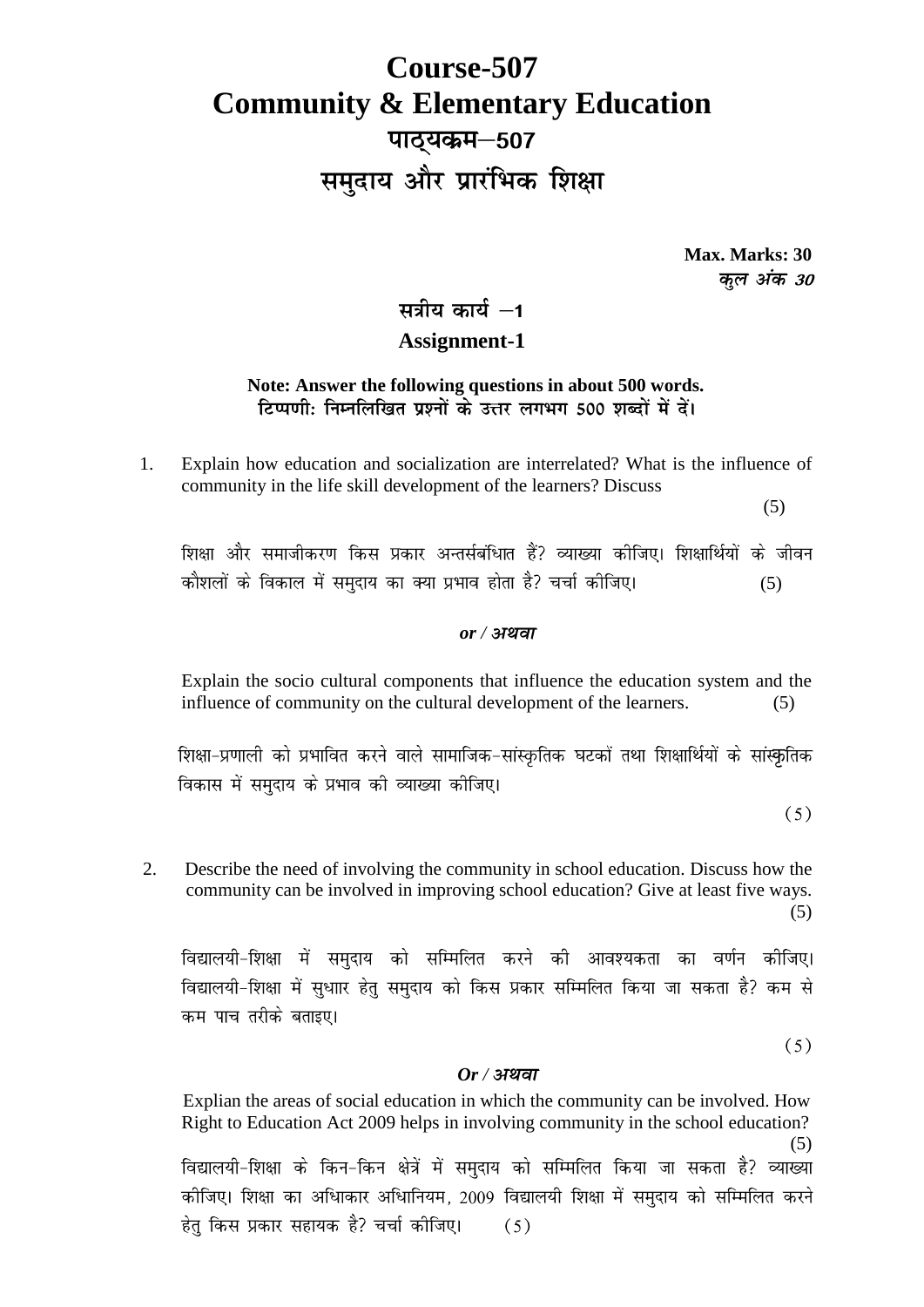# सत्रीय कार्य –2 **Assignment-2**

## **Note: Answer the following questions in about 500 words.** *टिप्पणी*: निम्नलिखित प्रश्नों के उत्तर लगभग 500 शब्दों में दें।

What are the main objectives of Right to Education Act, 2009? Discuss the  $1.$ multifarious roles of a teacher under this act.

(5)<br>शिक्षा का अधिाकार अधिानियम 2009 के मुख्य उद्दश्य क्या हैं? इस अधिानियम के अधाीन एक शिक्षक की बहुमुखी भूमिकाओं की चर्चा कीजिए।

#### *Or /*

What is leadership? Why is it important for a teacher? What are the leadership styles? What type of leadership will you adopt for proper development of your learners? Why? (5)

नेतत्व क्या है? एक शिक्षक के लिए यह महत्वपर्ण क्यों हैं? नेतत्व की शैलियां कौनसी हैं? अपने शिक्षार्थियों के उपयक्त विकास हेत आप कौन सी नेतत्व शैली अपनाएंगें आर क्यों?

 $(5)$ 

(5)

2. Describe the role of various educational agencies (Government and Non Government). How do you interact with them for betterment of your school? Explain with examples. (5)

विभिन्न शैक्षिक संस्थाओं की भूमिका का वर्णन कीजिए। विभिन्न विदयालय को बेहतर बनाने के लिए आप इन संस्थााओं के साथ किस प्रकार अंतर्किया करते हैं? उदाहरण सहित व्याख्या कीजिए।  $(5)$ 

## *Or /*

What is community mobilization? Why it is important for a school system? As a teacher what qualities and skills you need to have to become an effective community mobilize? Discuss**.**

समुदायिक संचालन क्या हैं? एक विद्यालय तंत्र के लिए यह क्यों आवश्यक है? एक शिक्षक के नाते एक प्रभावशाली समुदाय संचालक बनने के लिए आपके पास कौन से गुण और कौशलों का होना आवश्यक है? चर्चा कीजिए।

 $(5)$ 

(5)